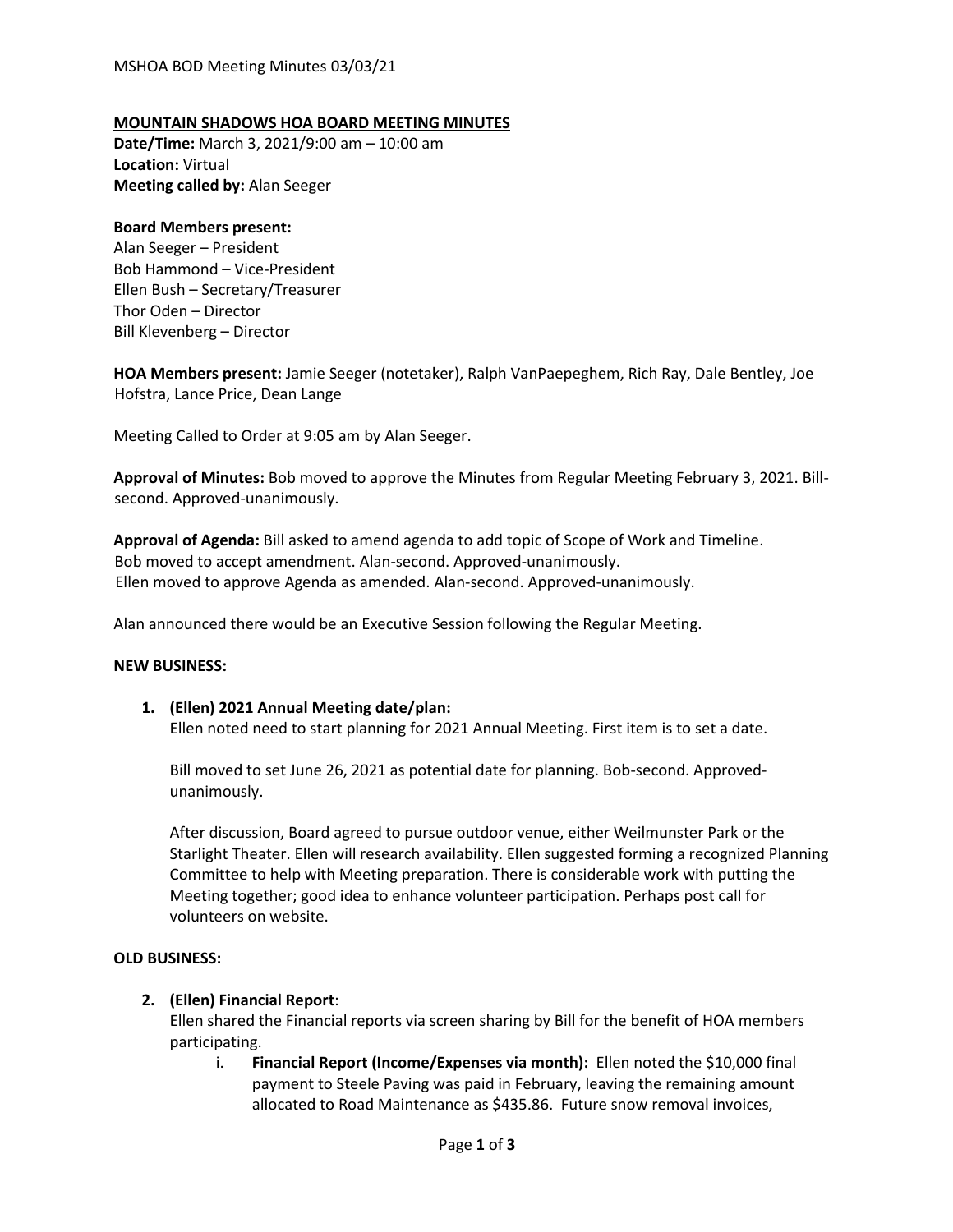easement vegetation control and road patching will put Road Maintenance Allocation in a deficit. Thor noted the total snow removal within this report does not include February (or January) plowing.

- ii. **Balance/Allocation Report:** Ellen noted fiscal year budget with calendar year income.
- iii. **Budget Overview Report:** Operations income is 270.38% over expected income and Operations expense is 467.92% over expected expenses. This is due to the insurance claim category (tree fell on Well House 2). There is still an outstanding amount of \$2153.09 that will be paid to CMH once the job is complete.
- iv. **MSHOA Approved Amt vs Actual by Job:** Ellen noted the next two reports specify details on projects, called Jobs. Approved Amount identifies financial side of projects.
- v. **MSHOA Job Status:** This report describes projects in progress. Ralph asked when outstanding \$1200 will be paid. Bill explained connection with invoicing.
- vi. **Volunteer Hours:** Important to track volunteer hours as part of financial report. The report shows 30.15 hours volunteer time outside of Board work.

Bill moved to approve Financial reports. Bob-second. Approved-unanimously.

# **a) (Bill) Budget Policy:**

Bill presented draft of email to HOA reporting on Financial Health Committee and Budget Policy. Alan and Bob recommended edit in  $2<sup>nd</sup>$  paragraph to add a word noting that Committee volunteer were from HOA. Bob asked for an additional edit – to include the link to the Budget Policy document on the website.

Bob moved to approve (with edits) and send the email to membership. Alan-second. Approved-unanimously.

# **b) (Bill) Use of Budget Policy to answer questions:**

Bill noted that the Budget Policy can be used to answer questions from members. There have been questions and surely there will be more in the future.

# **c) (Ellen) Finalize Financial Health Committee work:**

Ellen formally thanked the HOA members who served on the Committee. She will send them a message of gratitude with a summary of the process and a link to the Budget Policy on the website.

# **3. (Alan) Architectural Committee Report:**

Alan reported that the plans for HilIigas home construction (Lot 87) have been approved. Alan stated that the Ramey (Lot 5) has a building permit and plans are forthcoming. Klevenberg (Lot 10) has outbuildings in planning stage.

# **4. Update on Current Action Items:**

# **a) (Ellen) Update on Directory:**

Ellen noted PDF version has been compiled. Some homeowners weighed-in with their wishes about their information being included and not being included. A copy of the Contact